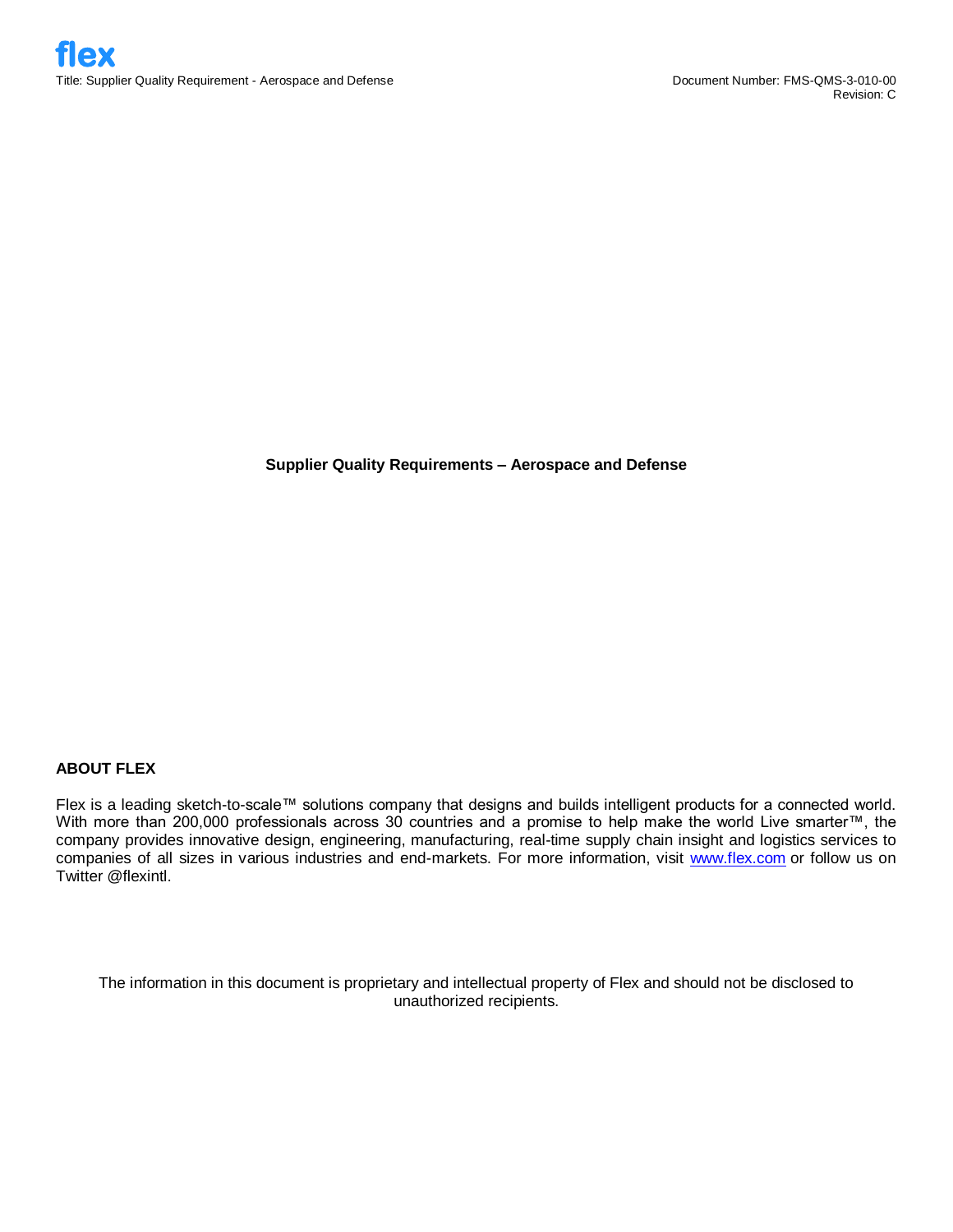## **1.0 BACKGROUND/INTRODUCTION**

- 1.1. This document defines supplemental and more specific quality agreements to the Supplier Quality General Requirements, FMS-QMS-3-005-00 between all Flex legal entities ("Buyer") and Flex suppliers ("Seller" or "Supplier").
- 1.2. Changes to this procedure can only be made by approval from the Supplier Quality Systems team supporting Global Procurement and Supply Chain or the Aerospace and Defense Segment.

### **2.0 SCOPE AND PURPOSE**

- 2.1. Buyer companies serve a variety of industries and business segments and as such, a Buyer has unique supplier quality requirements specific to these industries and business markets.
- 2.2. This document defines the special Aerospace and Defense industry requirements for Suppliers relating to the quality of all products or services, to be used in Aerospace and Defense applications, purchased by the Buyer from Suppliers during the term of any Agreement, including but not limited to purchases made pursuant to Purchase Orders (POs), General Business Agreements (GBAs) or any other contract or document referencing this document. Any deviations, exceptions or additional requirements shall be mutually agreed in writing between Buyer and Supplier. Specific quality criteria, targets and similar measures will be mutually agreed in product specific Component Quality Plans (CPQ), if not already defined in a product specification. When referenced by the applicable contract or agreement or in a purchase order issued by Flex, all of these requirements will comprise a complete quality agreement between Buyer and Supplier.
- 2.3. The terms of purchase transactions between Buyer and Supplier are governed by a General Business Agreement (GBA) or Terms and Conditions Checklist. If neither of those Agreements exists, the terms governing purchase transactions between Buyer and Supplier are the Buyers Standard Terms and Conditions which are transmitted with every purchase order.

### **3.0 DEFINITIONS AND ABBREVIATIONS**

- 3.1. BU: Business Unit
- 3.2. GPSC: Global Procurement and Supply Chain
- 3.3. Component Quality Plan (CQP): A document that is used to specify the procedures and resources that will be needed to carry out a project, perform a process, produce a product, or manage a contract.
- 3.4. GBA: General Business Agreement
- 3.5. Certificate of Conformance (CoC): A declaration by the Supplier to the Buyer that, apart from any identified and approved concessions, the products identified in the purchase order conform to the specified purchase order/contract requirements. For critical items, the ability to trace the history, distribution, use or location following delivery is an important consideration.
- 3.6. Critical Items: Those items (e.g., functions, parts, software, characteristics, processes) having significant effect on production and use of the product; including safety performance, form, fit, function, producibility, service life, safety critical items, key characteristics, etc.
- 3.7. Electronic Data Interchange (EDI): The structured electronic transmission of data between organizations often used to transfer electronic documents from one computer system to another, i.e., from one trading partner to another trading partner.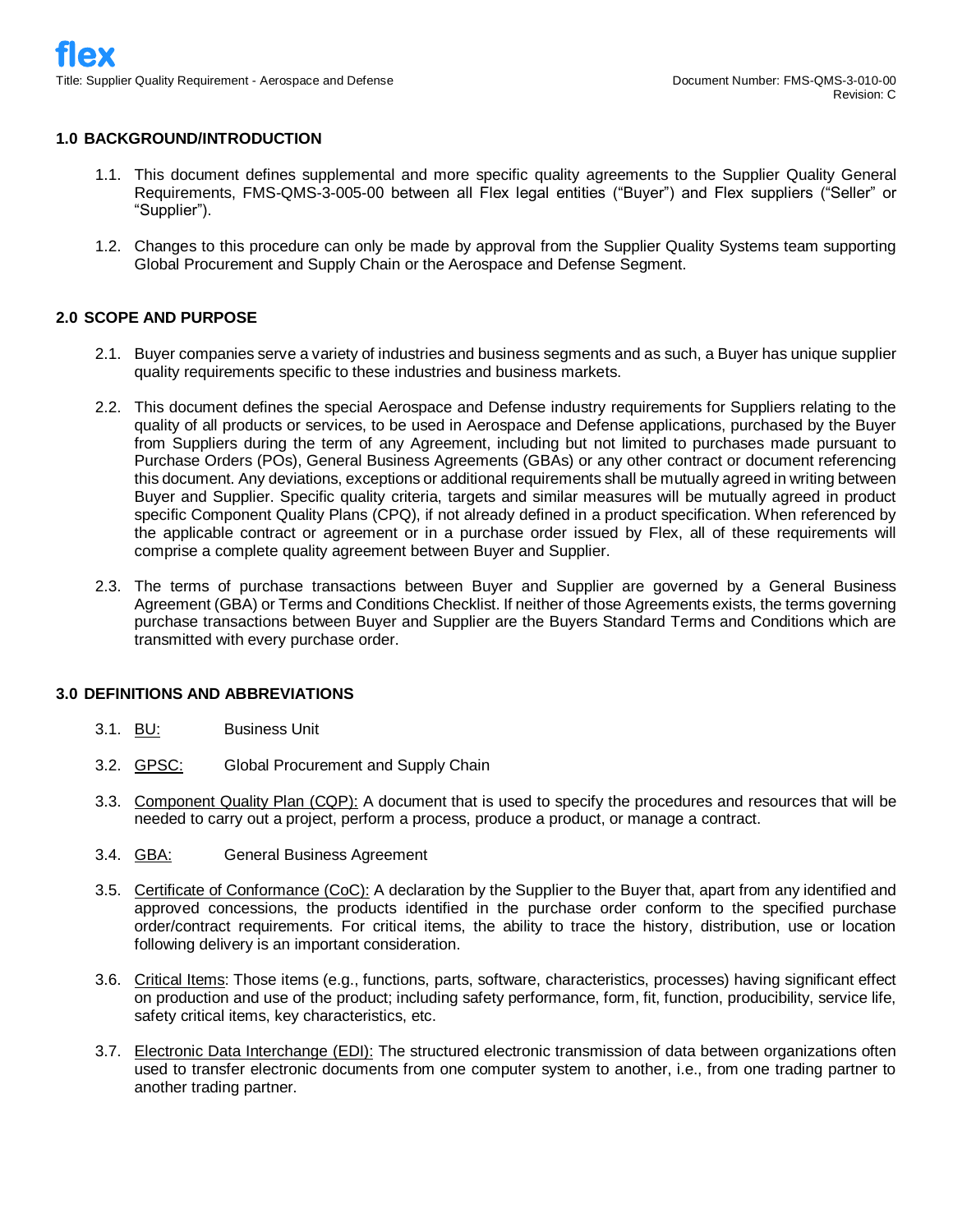- 3.8. Record: A document that provides evidence that activities have been performed or results have been achieved. Example: Records can be used to show that traceability requirements have been met and that verification has been performed.
- 3.9. Special Process: Production processes where the resulting output cannot be verified by subsequent inspection and/or testing, and deficiencies may become apparent only after the product has been placed into service.
- 3.10. Special Requirements: Requirements identified by the customer, or determined by the organization, which have high risks to being achieved, thus requiring their inclusion in the risk assessment process. Factors used in the determination of special requirements include product or process complexity, past experience and product or process maturity. Examples of special requirements include performance requirements imposed by the customer that are at the limit of industry's capability, or requirements determined by the organization to be at the limit of its technical or process capabilities.
- 3.11. COTS: Commercial Off-the-Shelf
- 3.12. Key Characteristics: An attribute or feature whose variation has a significant effect on product fit, form, function, performance, service life, or producibility, that requires special action for the purpose of controlling variation.
- 3.13. Product Safety: The state in which a product is able to perform to its designed or intended purpose without causing unacceptable risk of harm to persons or damage to property.
- 3.14. DFARS: Defense Federal Acquisition Regulation Supplement
- 3.15. FOD: Foreign Object Debris
- 3.16. FAI: First Article Inspection

#### **4.0 REFERENCES**

- 4.1. Supplier Quality General Requirements, **FMS-QMS-3-005-00**
- 4.2. SAE AS 9100, Quality Management Systems Requirements for Aviation, Space and Defense Organizations
- 4.3. SAE AS 9102, First Article Inspection Requirements
- 4.4. AS5553, Counterfeit Electronic Parts, Avoidance, Detection, Mitigation, and Disposition, current version
- 4.5. SAE AS 6174, Counterfeit Material; Assuring Acquisition of Authentic and Conforming Material, current version
- 4.6. Defense Federal Acquisition Regulation Supplement (DFARS)

## **5.0 SUPPLIER REQUIREMENTS**

- 5.1. Communication and Document Submission:
	- 5.1.1. While Flex has multiple manufacturing locations worldwide, the official communication and document submission language between Flex and its suppliers is only English.
- 5.2. Compliance to AS 9100:
	- 5.2.1. As determined by the Buyer, the Supplier may be required to maintain a quality management system that complies with SAE AS 9100.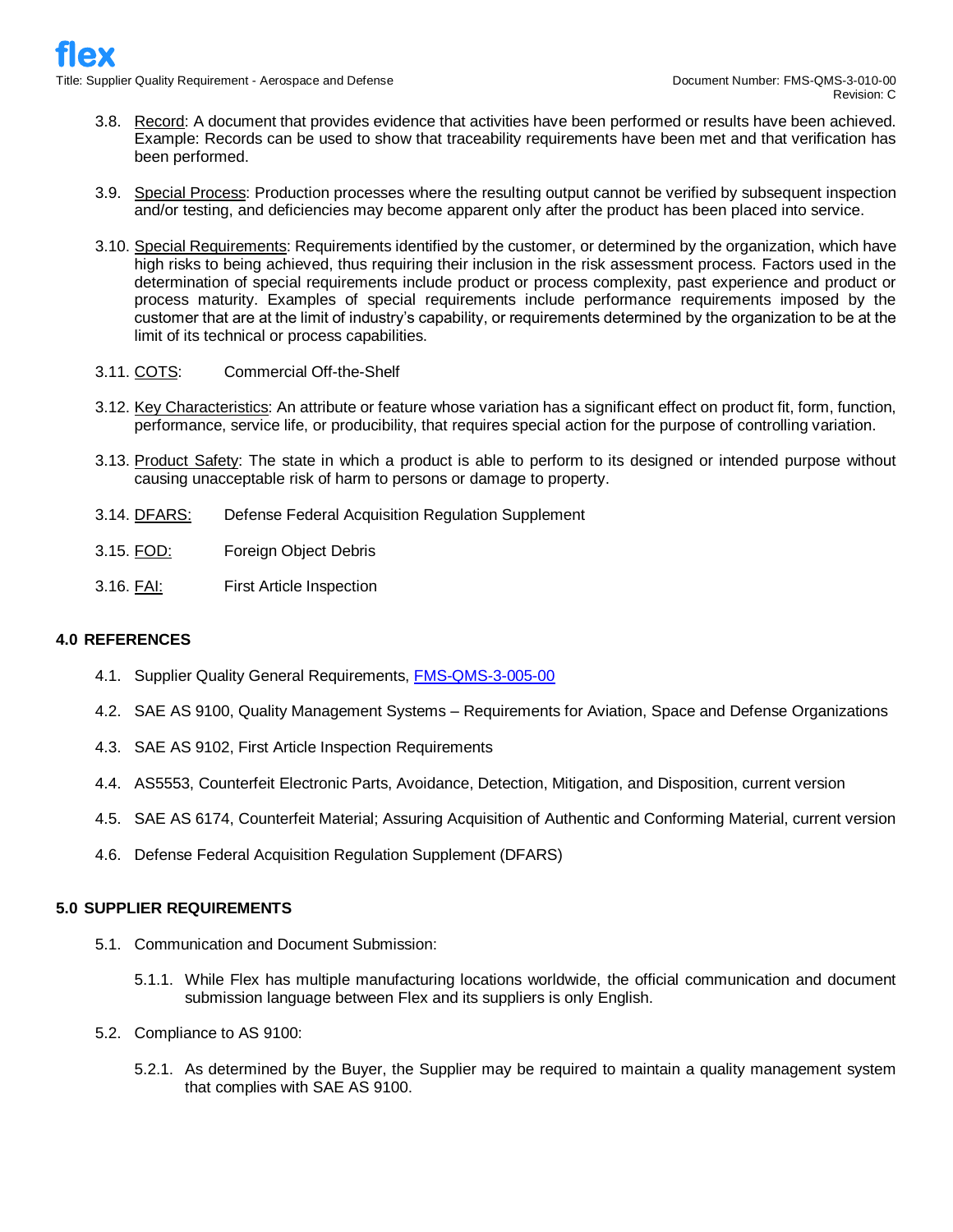- 5.2.2. A copy of the Supplier's current registration certificate shall be forwarded to the Buyer and placed on file with the Buyer.
- 5.2.3. The Supplier shall immediately notify the Buyer of any subsequent changes to their third-party registration status; e.g., Supplier subsequently changes registration bodies, loses its registration status, or is put on notice of losing its registration status.
- 5.2.4. As determined by the Buyer, the Supplier may be required to have a foreign object debris (FOD) control program.
- 5.2.5. The Supplier shall ensure its personnel are aware of:
	- Their contribution to product or service conformity.
	- Their contribution to product safety as defined herein.
	- The importance of ethical behavior.
- 5.3. Control of Records:
	- 5.3.1. The Supplier shall maintain records in accordance with SAE AS 9100 for all product inspections and tests for a period of seven (7) years except where noted. The Supplier shall make these records available to or accessibly to representatives of the Buyer's organization, its customer, or its regulatory agencies upon request. Records shall include, but are not limited to:
		- Receiving / receiving inspection results
		- First article inspection results
		- In-process and final inspection results
		- Traceability and serialization  $-$  ten (10) years
		- Measuring equipment calibrations
		- Manufacturing plans
		- Quality plans
		- Material test reports (for verification of critical items and raw materials, as specified in the purchase order)
		- Process validations (including special and critical certifications defined in section 5.6 of this document.
		- Test data of qualifications
		- Functional, interchangeability and acceptance tests performed
		- Employee training documentation
		- Any other applicable inspection records
	- 5.3.2. The supplier shall notify the Buyer prior to destruction of any records relative to this contract / purchase order.
- 5.4. Sourcing by Supplier and the Supplier's direct and sub-tier external providers.
	- 5.4.1. Where designated by the Buyer, the Supplier shall use customer-designated or approved external providers, including process sources (e.g., special processes).
	- 5.4.2. The Supplier shall flow down applicable requirements including customer requirements to its external providers.
	- 5.4.3. The Supplier shall apply appropriate controls to their direct and sub-tier external providers to ensure that requirements are met.
- 5.5. First Article Inspection (FAI): The Supplier shall be required to perform FAI on all non-COTS items under this contract or purchase order per the guidance of SAE AS 9102, First Article Inspection Requirements.
- 5.6. Validation/Certification of Special Processes: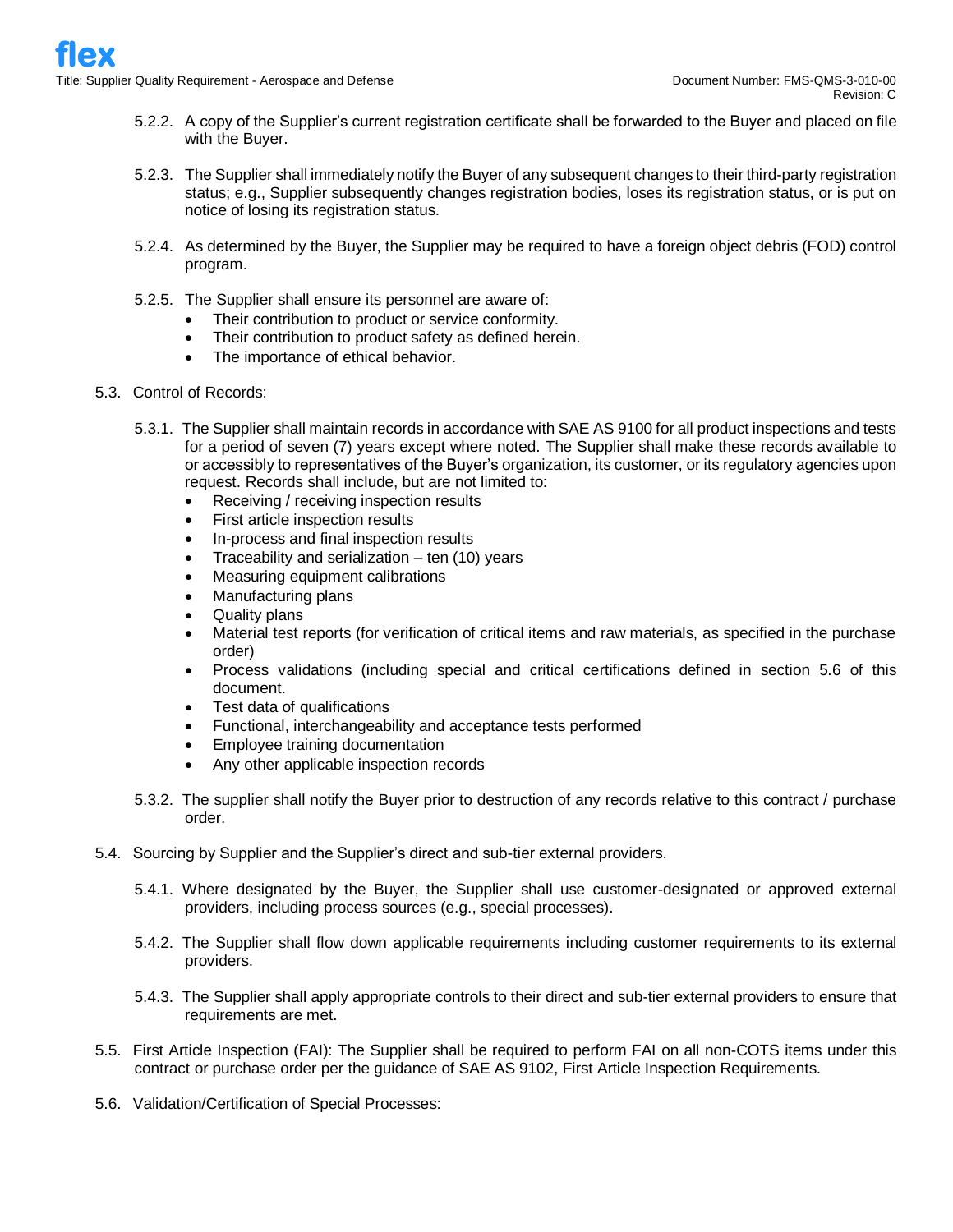- 5.6.1. Where the Supplier's fulfillment of this contract or purchase order requires the operation of special processes, these processes shall be validated and approved by the Supplier's quality representative prior to any production. The Supplier may be requested to provide to the Buyer documentation showing evidence of validation of special processes and/or certification to perform special manufacturing, assembly, and testing as required by the contract. Records of these validations shall be made available or accessible to the Buyer, its customer or its regulatory agencies.
- 5.6.2. When the output of special processes is part of this contract or purchase order, a certification shall be provided with each shipment of item(s) delivered. Validation data shall include sufficient product identification/serialization information to allow positive traceability and recall.
- 5.6.3. When the purchase order requires Buyer approval of critical or special processes prior to Supplier proceeding with build of the item, the Supplier shall provide advanced notice of approval need data and Supplier readiness to the Buyer, to allow Buyer a reasonable time to oblige. Supplier will be responsible for maintaining delivery schedule as confirmed.
- 5.6.4. When a specific material or manufacturing special process is identified by a Buyer, Supplier and all members of their supply chain shall use Buyer approved suppliers. Such supplier and their supply chain (not part manufacturing suppliers) shall be Nadcap accredited for the following special processes.
	- **Brazing**
	- Chemical processes
	- **Coatings**
	- Heat treating
	- Materials testing
	- Non-conventional machining
	- Nondestructive testing
	- Shot peening
	- Welding

5.6.5. Buyer may further define Nadcap requirements.

- 5.7. Counterfeit parts: Suppliers shall prevent and mitigate the use of counterfeit parts.
	- 5.7.1. The requirements of SAE AS 5553 for electronic components and SAE AS 6174 for non-electronic product apply.
	- 5.7.2. Supply must be compliant to the applicable Defense Federal Acquisition Regulation Supplement (DFARS) for government contracts (i.e., DFARS 252.246-7007).
- 5.8. Certificate of Conformance (CoC): Supplier shall provide a certificate of conformance with each shipment to attest that the parts, assemblies, subassemblies, or detail parts conform to the manufacturing quality requirements, and to the terms of the contract/purchase order. Certifications must contain the following information:
	- **C**ontract / order number
	- Part number and revision (if applicable)
	- Name and address of manufacturing or processing facility
	- Manufacturing line designation
	- Material identification, e.g., manufacturer's lot, serial number, part number, manufacture date, batch code (where applicable)
	- Quantity shipped
	- Raw material certification test results (as required)
	- Signed and dated by an official of the company or set up on EDI with prior arrangements made by the Supplier with the Buyer.